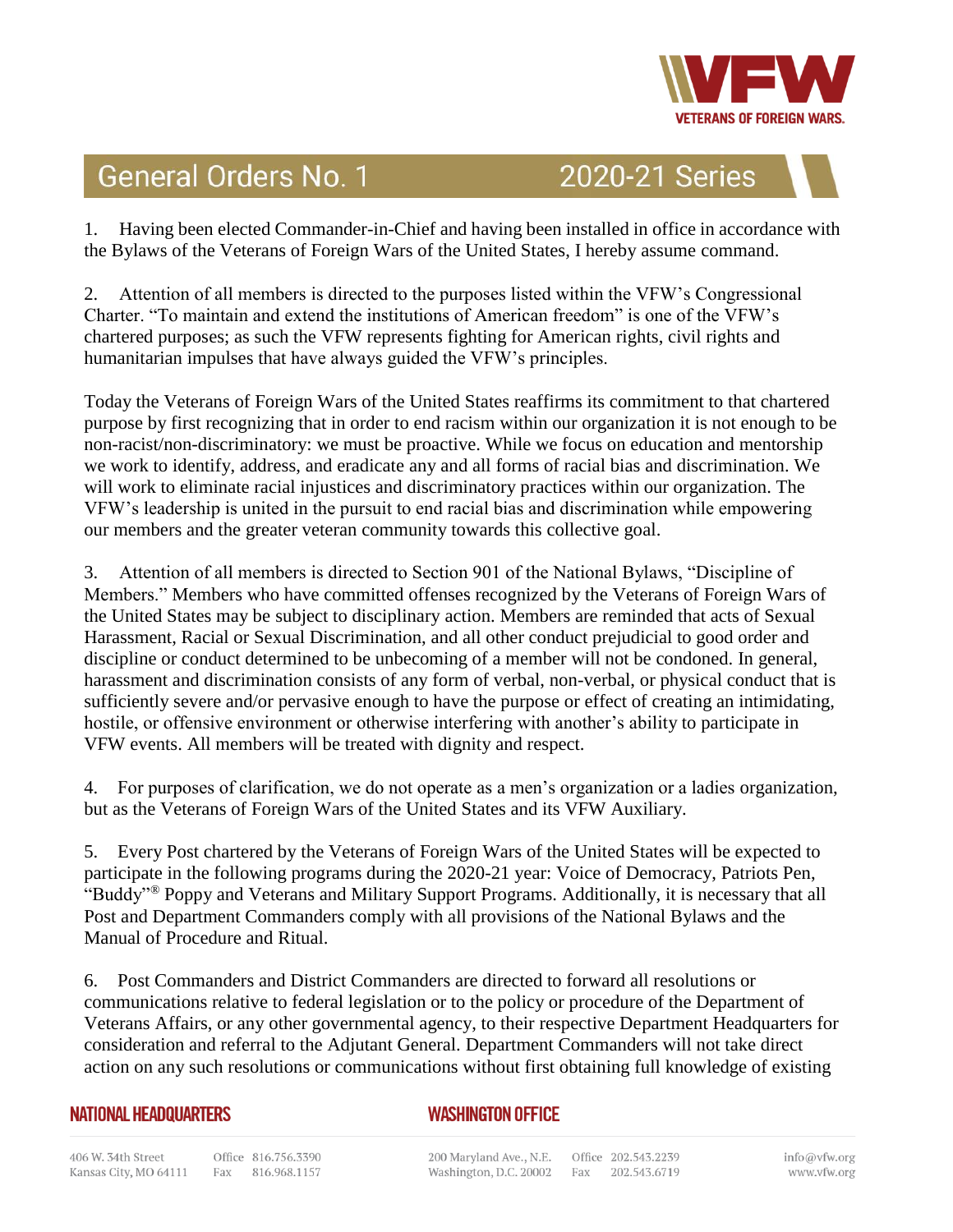National Headquarters policies governing such legislation or agencies. Posts, County Councils, Districts and officers and members thereof shall not publicly communicate or promulgate any such resolutions until reviewed by the Commander-in-Chief.

7. DEPARTMENT DUES RESERVE: Due to the passage of Bylaw Amendment B-38 at the 119th National Convention, it is no longer necessary for Departments to maintain a dues reserve fund effective August 24, 2018.

8. Attention of commanders at all levels is directed to Section 703 of the National Bylaws which requires that each accountable officer be bonded with an indemnity company in the sum at least equal to the amount of the liquid assets for which he may be accountable.

9. Attention of Post Commanders is directed to Section 218(a)(11)(b), Manual of Procedure, Trustees, which states that Post Trustees shall prepare and submit quarterly, through their Post Commander, a Post Trustees' Report of Audit (VFW Store product #4214) to the Department Quartermaster for referral to the Department Inspector. The first report is due at the close of September. **Do not mail these reports to National Headquarters**.

10. Attention of Department and Post Commanders is directed to the requirement of timely filing of Internal Revenue Form 990 and 990/T, where applicable. Forms may be secured from your local Post Office or branch office of the Internal Revenue Service.

11. Posts are urged to start planning suitable programs now for the observance of Veterans Day (see Section 223 of the Manual of Procedure).

12. The Manual of Procedure amendment passed by the 119th National Convention modified Section 1001(25) to read, "The dispensation and/or consumption of alcoholic beverages or the use of smoking/vaping products in VFW meeting rooms during VFW meetings are prohibited."

13. A thorough program of Post inspection is necessary to ensure compliance with National and Department Bylaws and directives. Department and District Inspectors shall make every effort to inspect every Post under their cognizance on an annual basis and correct such discrepancies as may be disclosed.

14. U.S. Army ARDEC has issued guidance on the operation and maintenance of the M1 Garand. The manual can be found in the VFW Training & Support section at [vfw.org](http://vfw.org/) or you can visit the M1 Garand Associated Website: [m1garandtraining.com.](http://www.m1garandtraining.com/)

15. The distribution of VFW "Buddy"® Poppies will be conducted according to the provisions set forth in Sections 711 of the National Bylaws and the Manual of Procedure. Department, District, County Council and Post Commanders should arrange now for the distribution of "Buddy" Poppies in their respective areas. All profits accruing from the distribution of "Buddy" Poppies shall be used in accordance with Section 704 of the National Bylaws and the Manual of Procedure.